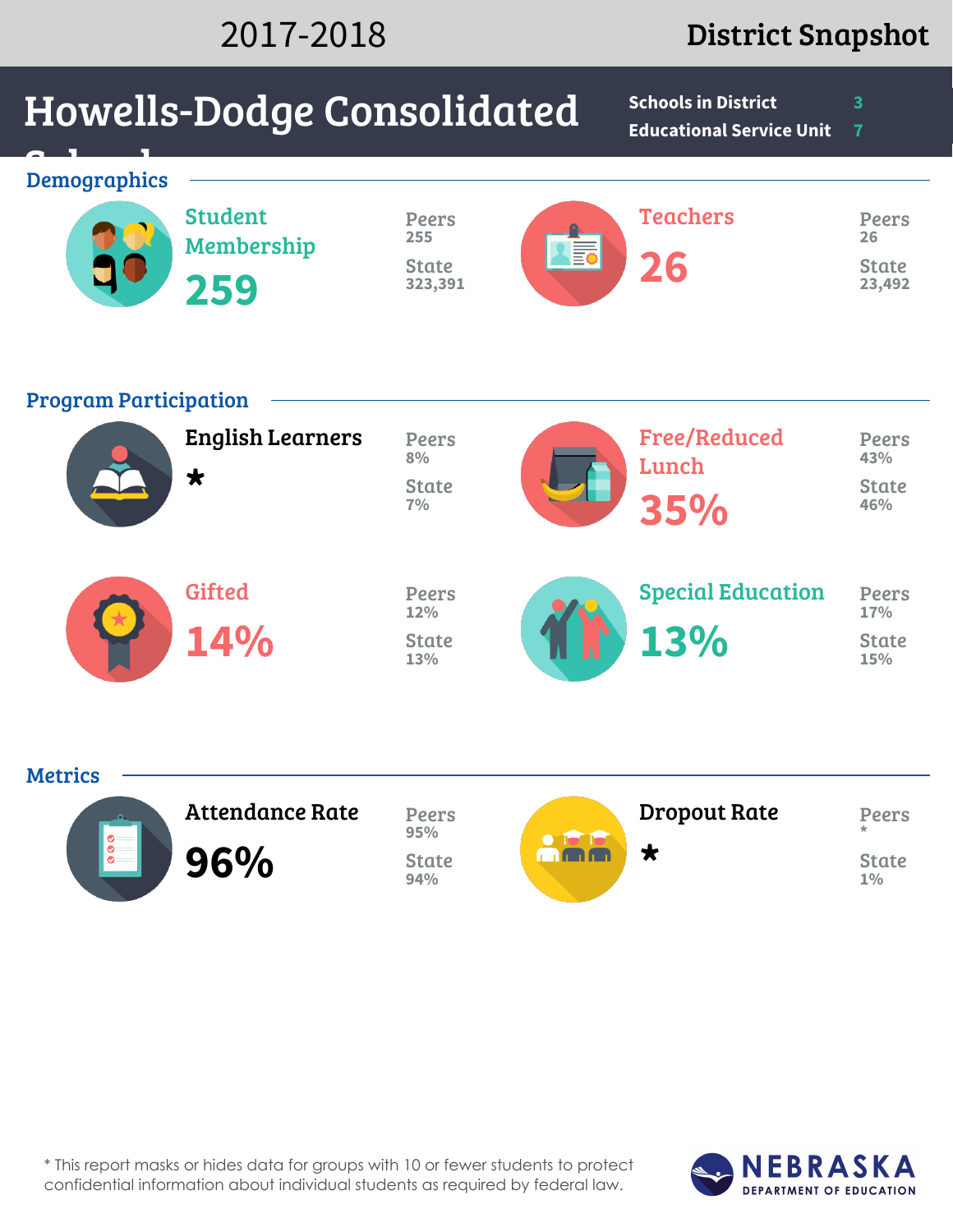### 2017-2018 District Snapshot



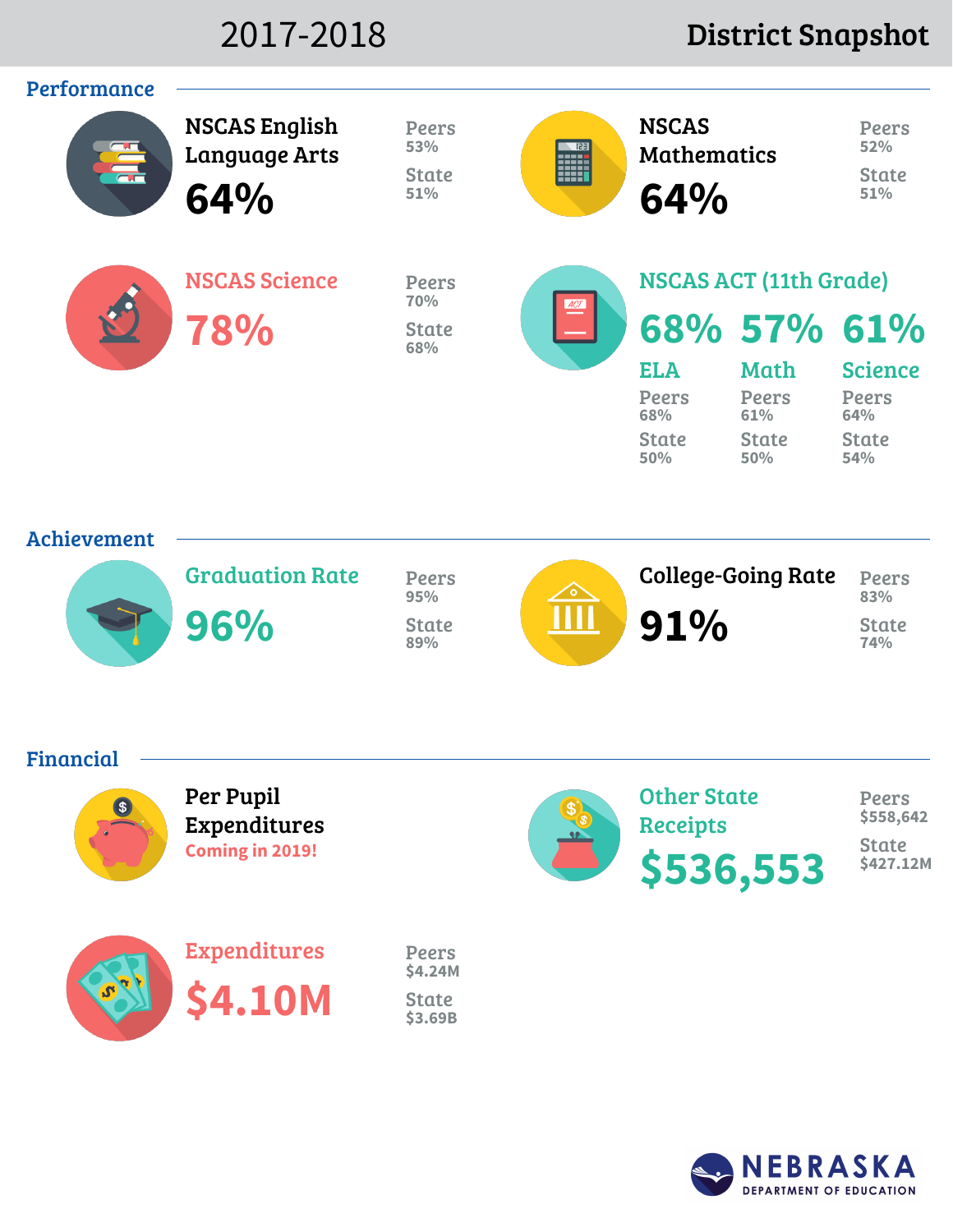## 2017-2018 AQuESTT Classification

| <b>Howells-Dodge Consolidated</b>       |                                                                                                                                         |                   |                                         | <b>Schools in District</b><br><b>Educational Service Unit</b>                                                                                                                                | 3<br>7                                              |
|-----------------------------------------|-----------------------------------------------------------------------------------------------------------------------------------------|-------------------|-----------------------------------------|----------------------------------------------------------------------------------------------------------------------------------------------------------------------------------------------|-----------------------------------------------------|
| <b>Schools</b><br><b>Classification</b> |                                                                                                                                         |                   |                                         |                                                                                                                                                                                              |                                                     |
| <b>EXCELLENT</b>                        | <b>GREAT</b>                                                                                                                            | <b>GOOD</b>       | <b>NEEDS IMPROVEMENT</b>                |                                                                                                                                                                                              |                                                     |
| for Nebraska                            | <b>QUESTT</b>                                                                                                                           |                   | <b>Beginning Status</b><br><b>GREAT</b> | <b>NSCAS English Language Arts</b><br>& Mathematics Proficiency                                                                                                                              |                                                     |
| SUCCESS, ACCESS, AND SUPPORT            |                                                                                                                                         |                   |                                         | TEACHING, LEARNING, AND SERVING                                                                                                                                                              |                                                     |
|                                         | Positive partnerships,<br><b>Relationships, and Success</b><br><b>Coming in 2019!</b>                                                   |                   |                                         | <b>College, Career, and Civic</b><br><b>Ready</b><br><b>Coming in 2019!</b>                                                                                                                  |                                                     |
|                                         | <b>Transitions</b><br><b>Four-year Graduation</b><br><b>Extended Graduation</b><br>AQuESTT uses 2016-2017 graduation rates              | 100%<br>96%       |                                         | <b>Assessment</b><br><b>Individual Score Growth</b><br><b>Score Improvement</b><br><b>Non-Proficiency Reduction</b><br><b>Science Proficiency Status</b><br><b>Science Score Improvement</b> | 83%<br><b>Yes</b><br><b>Yes</b><br>71%<br><b>No</b> |
|                                         | <b>Educational Opportunities and</b><br><b>Access</b><br><b>Chronic Absenteeism Reduction</b><br><b>Progress Towards EL Proficiency</b> | <b>Yes</b><br>N/A |                                         | <b>Educator Effectiveness</b><br>Coming in 2019!                                                                                                                                             |                                                     |
|                                         | Evidence-Based Analysis<br><b>Not eligible for Adjustment</b><br>EBA Total Score 99 / 120                                               |                   |                                         |                                                                                                                                                                                              |                                                     |

### Final AQuESTT Classification

**EXCELLENT GREAT GOOD NEEDS IMPROVEMENT**